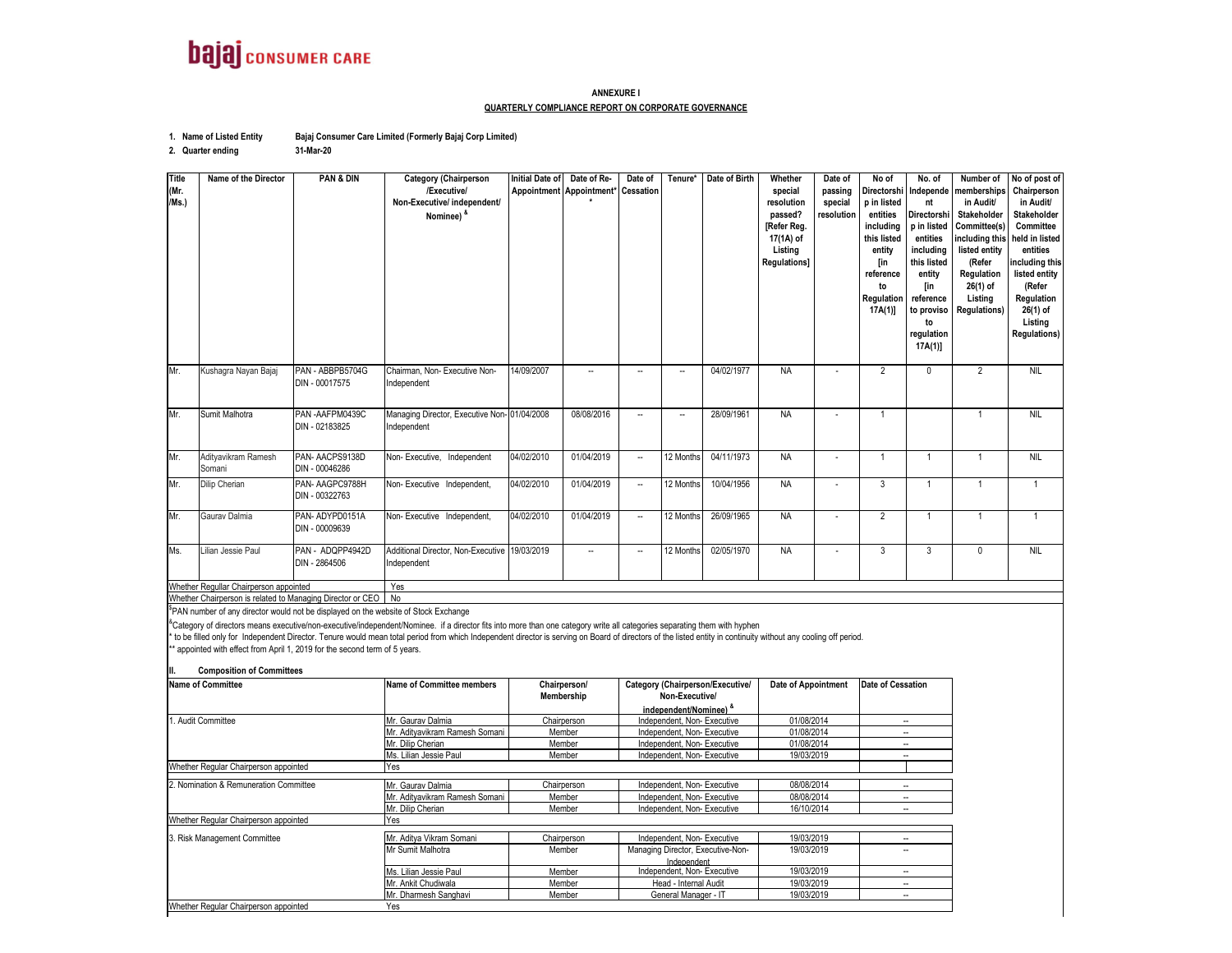| 4. Stakeholders Relationship Committee                                                                                                                                                                                                                                                                                                                                                                                                                                                                                                                                                                                                                                                                                                                                                                                                                                                                                                                                                                                                                                                         |                                                                   | Mr.Dilip Cherian                                                                                                                    | Chairperson<br>Member |                                                                          | Independent, Non-Executive                                                                                    |  | 04/02/2010<br>26/09/2014    |                                | $\sim$                                                                    |          |          |  |
|------------------------------------------------------------------------------------------------------------------------------------------------------------------------------------------------------------------------------------------------------------------------------------------------------------------------------------------------------------------------------------------------------------------------------------------------------------------------------------------------------------------------------------------------------------------------------------------------------------------------------------------------------------------------------------------------------------------------------------------------------------------------------------------------------------------------------------------------------------------------------------------------------------------------------------------------------------------------------------------------------------------------------------------------------------------------------------------------|-------------------------------------------------------------------|-------------------------------------------------------------------------------------------------------------------------------------|-----------------------|--------------------------------------------------------------------------|---------------------------------------------------------------------------------------------------------------|--|-----------------------------|--------------------------------|---------------------------------------------------------------------------|----------|----------|--|
|                                                                                                                                                                                                                                                                                                                                                                                                                                                                                                                                                                                                                                                                                                                                                                                                                                                                                                                                                                                                                                                                                                |                                                                   | Mr. Kushagra Nayan Bajaj<br>Mr. Sumit Malhotra                                                                                      |                       |                                                                          | Non-Executive, Non-Independent                                                                                |  | 04/02/2010                  | $\overline{\phantom{a}}$<br>÷. |                                                                           |          |          |  |
|                                                                                                                                                                                                                                                                                                                                                                                                                                                                                                                                                                                                                                                                                                                                                                                                                                                                                                                                                                                                                                                                                                |                                                                   |                                                                                                                                     |                       | Member                                                                   | Managing Director, Executive-Non-<br>Independent                                                              |  |                             |                                |                                                                           |          |          |  |
| Whether Regular Chairperson appointed<br>Yes                                                                                                                                                                                                                                                                                                                                                                                                                                                                                                                                                                                                                                                                                                                                                                                                                                                                                                                                                                                                                                                   |                                                                   |                                                                                                                                     |                       |                                                                          |                                                                                                               |  |                             |                                |                                                                           |          |          |  |
| Category of directors means executive/non-executive/independent/Nominee. if a director fits into more than one category write all categories separating them with hyphen                                                                                                                                                                                                                                                                                                                                                                                                                                                                                                                                                                                                                                                                                                                                                                                                                                                                                                                       |                                                                   |                                                                                                                                     |                       |                                                                          |                                                                                                               |  |                             |                                |                                                                           |          |          |  |
| <b>Meeting of Board of Directors</b>                                                                                                                                                                                                                                                                                                                                                                                                                                                                                                                                                                                                                                                                                                                                                                                                                                                                                                                                                                                                                                                           |                                                                   |                                                                                                                                     |                       |                                                                          |                                                                                                               |  |                             |                                |                                                                           |          |          |  |
| Date(s) of Meeting (if any) in the Date(s) of Meeting (if                                                                                                                                                                                                                                                                                                                                                                                                                                                                                                                                                                                                                                                                                                                                                                                                                                                                                                                                                                                                                                      |                                                                   | Whether requirement of                                                                                                              |                       | Number of Directors present*<br>Number of Independent Directors present* |                                                                                                               |  | Maximum gap between any two |                                |                                                                           |          |          |  |
| previous quarter                                                                                                                                                                                                                                                                                                                                                                                                                                                                                                                                                                                                                                                                                                                                                                                                                                                                                                                                                                                                                                                                               | any) in the relevant<br>quarter                                   | Quorum met*                                                                                                                         |                       | consecutive (in number of days)                                          |                                                                                                               |  |                             |                                |                                                                           |          |          |  |
| 11/10/2019                                                                                                                                                                                                                                                                                                                                                                                                                                                                                                                                                                                                                                                                                                                                                                                                                                                                                                                                                                                                                                                                                     | 20/12/2019                                                        | Yes                                                                                                                                 |                       | 5                                                                        |                                                                                                               |  |                             | 3                              |                                                                           |          | 69 days  |  |
|                                                                                                                                                                                                                                                                                                                                                                                                                                                                                                                                                                                                                                                                                                                                                                                                                                                                                                                                                                                                                                                                                                | 10/02/2020                                                        | Yes                                                                                                                                 |                       | 6                                                                        |                                                                                                               |  |                             | 4                              |                                                                           |          | 51 days  |  |
| to be filled in only for the current quarter meetings                                                                                                                                                                                                                                                                                                                                                                                                                                                                                                                                                                                                                                                                                                                                                                                                                                                                                                                                                                                                                                          |                                                                   |                                                                                                                                     |                       |                                                                          |                                                                                                               |  |                             |                                |                                                                           |          |          |  |
| <b>Meeting of Committees</b><br>IV.                                                                                                                                                                                                                                                                                                                                                                                                                                                                                                                                                                                                                                                                                                                                                                                                                                                                                                                                                                                                                                                            |                                                                   |                                                                                                                                     |                       |                                                                          |                                                                                                               |  |                             |                                |                                                                           |          |          |  |
| Name of Committee                                                                                                                                                                                                                                                                                                                                                                                                                                                                                                                                                                                                                                                                                                                                                                                                                                                                                                                                                                                                                                                                              | Date(s) of meeting of<br>the committee in the<br>relevant quarter | Whether requirement of<br>Quorum met (details)*                                                                                     |                       | No. of Directors present*                                                | Number of<br>Date(s) of meeting of the Committee in the previous quarter<br>Independent<br>Directors Present* |  |                             |                                | Maximum gap between any<br>two consecutive meetings in<br>number of days* |          |          |  |
| Audit Committee                                                                                                                                                                                                                                                                                                                                                                                                                                                                                                                                                                                                                                                                                                                                                                                                                                                                                                                                                                                                                                                                                | 10/02/2020                                                        | Yes                                                                                                                                 |                       | $\overline{4}$                                                           | $\overline{4}$                                                                                                |  |                             | 11/10/2019                     |                                                                           |          | 121 days |  |
| <b>Stakeholders Relationship</b><br>Committee                                                                                                                                                                                                                                                                                                                                                                                                                                                                                                                                                                                                                                                                                                                                                                                                                                                                                                                                                                                                                                                  | 10/02/2020                                                        | Yes                                                                                                                                 |                       | $\overline{3}$                                                           | 1                                                                                                             |  | 11/10/2020                  |                                |                                                                           | 121 days |          |  |
| Nomination, Remuneration &<br>Corporate Governance Committee                                                                                                                                                                                                                                                                                                                                                                                                                                                                                                                                                                                                                                                                                                                                                                                                                                                                                                                                                                                                                                   | 20/12/2019                                                        | Yes                                                                                                                                 |                       | 3                                                                        | 3                                                                                                             |  |                             | $\sim$                         |                                                                           |          |          |  |
| Nomination, Remuneration &<br>Corporate Governance Committee                                                                                                                                                                                                                                                                                                                                                                                                                                                                                                                                                                                                                                                                                                                                                                                                                                                                                                                                                                                                                                   | 10/02/2020                                                        | Yes                                                                                                                                 |                       | 3                                                                        | 3                                                                                                             |  |                             | $\sim$                         |                                                                           |          | 51 days  |  |
| Nomination, Remuneration &<br>Corporate Governance Committee                                                                                                                                                                                                                                                                                                                                                                                                                                                                                                                                                                                                                                                                                                                                                                                                                                                                                                                                                                                                                                   | 03/03/2020                                                        | Yes                                                                                                                                 |                       | $\overline{3}$                                                           | 3                                                                                                             |  |                             | $\ddot{\phantom{a}}$           |                                                                           |          | 21 days  |  |
| Risk Management Committee                                                                                                                                                                                                                                                                                                                                                                                                                                                                                                                                                                                                                                                                                                                                                                                                                                                                                                                                                                                                                                                                      | 03/03/2020                                                        | Yes                                                                                                                                 |                       | 5                                                                        | $\overline{2}$                                                                                                |  |                             | $\sim$                         |                                                                           |          |          |  |
|                                                                                                                                                                                                                                                                                                                                                                                                                                                                                                                                                                                                                                                                                                                                                                                                                                                                                                                                                                                                                                                                                                |                                                                   | This information has to be mandatorily be given for audit committee, for rest of the committees giving this information is optional |                       |                                                                          |                                                                                                               |  |                             |                                |                                                                           |          |          |  |
| * To be filled in only for the current quarter meetings.                                                                                                                                                                                                                                                                                                                                                                                                                                                                                                                                                                                                                                                                                                                                                                                                                                                                                                                                                                                                                                       |                                                                   |                                                                                                                                     |                       |                                                                          |                                                                                                               |  |                             |                                |                                                                           |          |          |  |
| Compliance status (Yes/No/NA)<br><b>Related Party Transactions</b><br>V.                                                                                                                                                                                                                                                                                                                                                                                                                                                                                                                                                                                                                                                                                                                                                                                                                                                                                                                                                                                                                       |                                                                   |                                                                                                                                     |                       |                                                                          |                                                                                                               |  |                             |                                |                                                                           |          |          |  |
| Subject                                                                                                                                                                                                                                                                                                                                                                                                                                                                                                                                                                                                                                                                                                                                                                                                                                                                                                                                                                                                                                                                                        |                                                                   |                                                                                                                                     |                       |                                                                          |                                                                                                               |  |                             |                                |                                                                           |          |          |  |
| Whether prior approval of audit committee obtained                                                                                                                                                                                                                                                                                                                                                                                                                                                                                                                                                                                                                                                                                                                                                                                                                                                                                                                                                                                                                                             |                                                                   |                                                                                                                                     |                       | Yes                                                                      |                                                                                                               |  |                             |                                |                                                                           |          |          |  |
| Whether shareholder approval obtained for material RPT                                                                                                                                                                                                                                                                                                                                                                                                                                                                                                                                                                                                                                                                                                                                                                                                                                                                                                                                                                                                                                         |                                                                   |                                                                                                                                     |                       | <b>NA</b>                                                                |                                                                                                               |  |                             |                                |                                                                           |          |          |  |
| Whether details of RPT entered into pursuant to omnibus approval have been reviewed by Audit<br>Committee                                                                                                                                                                                                                                                                                                                                                                                                                                                                                                                                                                                                                                                                                                                                                                                                                                                                                                                                                                                      |                                                                   |                                                                                                                                     |                       | Yes                                                                      |                                                                                                               |  |                             |                                |                                                                           |          |          |  |
| <b>Note</b><br>1 In the column "Compliance Status", compliance or non-compliance may be indicated by Yes/No/N.A For example, if the Board has been composed in accordance with the requirements of Listing Regulations, "Yes" may be indica<br>Similarly, in case the Listed Entity has no related party transactions, the words "N.A." may be indicated.<br>2 If status is "No" details of non-compliance may be given here.                                                                                                                                                                                                                                                                                                                                                                                                                                                                                                                                                                                                                                                                  |                                                                   |                                                                                                                                     |                       |                                                                          |                                                                                                               |  |                             |                                |                                                                           |          |          |  |
| VI.<br><b>Affirmations</b><br>1. The composition of Board of Directors is in terms of SEBI (Listing obligations and disclosure requirements) Regulations, 2015.<br>2. The composition of the following committees is in terms of SEBI(Listing obligations and disclosure requirements) Regulations, 2015<br>a. Audit Committee<br>b. Nomination & remuneration committee<br>Stakeholders relationship committee<br>c.<br>d. Risk management committee (applicable to the top 100 listed entities)<br>The committee members have been made aware of their powers, role and responsibilities as specified in SEBI (Listing obligations and disclosure requirements) Regulations, 2015.<br>3.<br>4. The meetings of the board of directors and the above committees have been conducted in the manner as specified in SEBI (Listing obligations and disclosure requirements) Regulations, 2015.<br>This report and/or the report submitted in the previous quarter has been placed before Board of Directors. Any comments/observations/advice of Board of Directors may be mentioned here.<br>5. |                                                                   |                                                                                                                                     |                       |                                                                          |                                                                                                               |  |                             |                                |                                                                           |          |          |  |

**Fro Bajaj Consumer Care Limited**

**Sd/-**Chandresh Chhaya<br>Company Secretary<br>Membership No. FCS 4813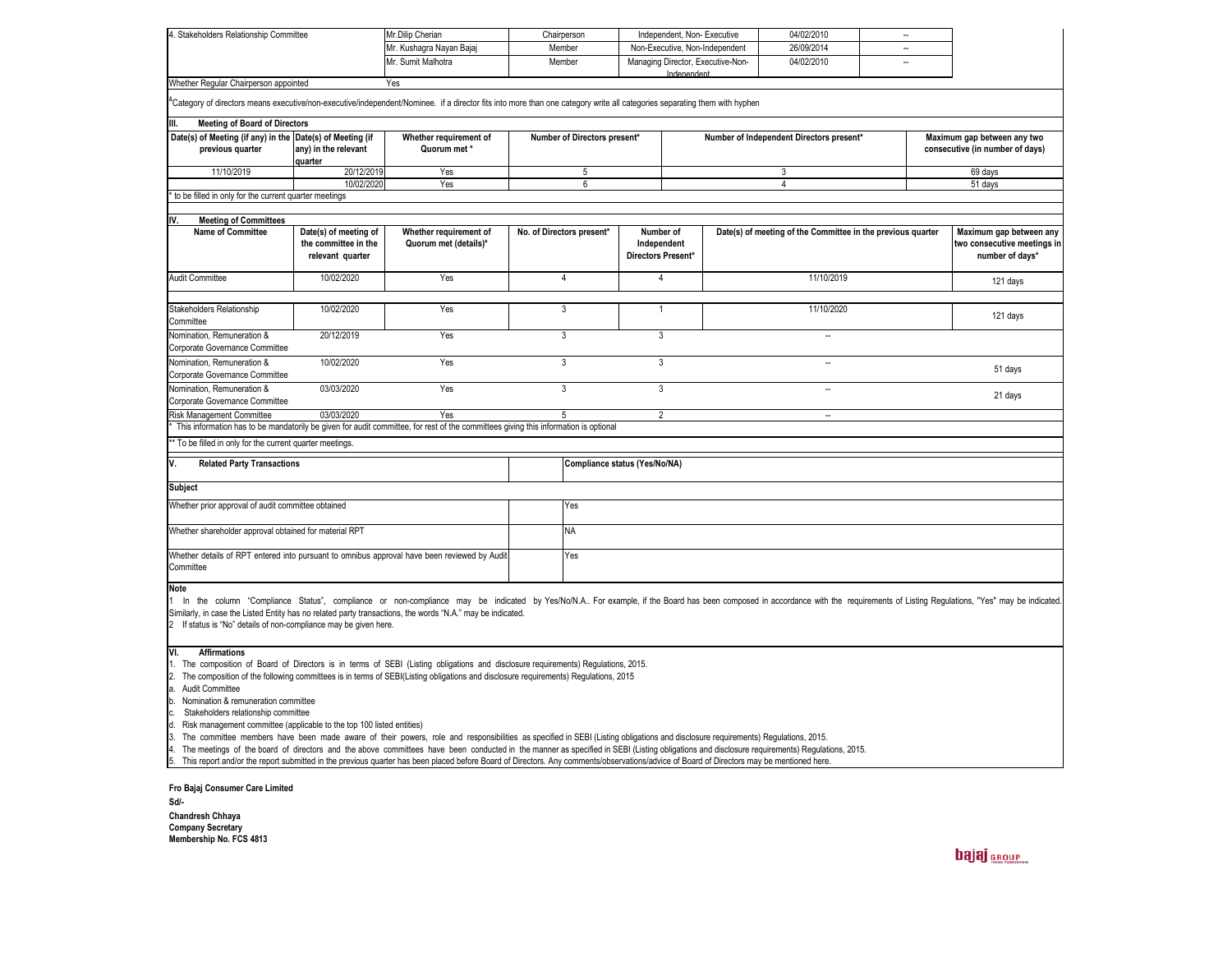# **bajaj** consumer CARE

**ANNEXURE – II** 

### **Format to be submitted by listed entity at the end of the financial year (for the whole of financial year)**

|                                | I. Disclosure on website in terms of Listing Regulations                                                                                                                                     |                                                   |                                                             |  |  |  |
|--------------------------------|----------------------------------------------------------------------------------------------------------------------------------------------------------------------------------------------|---------------------------------------------------|-------------------------------------------------------------|--|--|--|
| <b>Item</b>                    |                                                                                                                                                                                              | Compliance<br>status<br>(Yes/No/NA)<br>refer note | If Yes provide<br>link to website.<br>If No / NA<br>provide |  |  |  |
|                                |                                                                                                                                                                                              | below                                             | reasons                                                     |  |  |  |
|                                | As per regulation 46(2) of the LODR:                                                                                                                                                         |                                                   |                                                             |  |  |  |
| a)                             | Details of business                                                                                                                                                                          | Yes                                               | Yes                                                         |  |  |  |
| b)                             | Terms and conditions of appointment of independent directors                                                                                                                                 | Yes                                               | Yes                                                         |  |  |  |
| $\circ$ )                      | Composition of various committees of board of directors                                                                                                                                      | Yes                                               | Yes                                                         |  |  |  |
| d)                             | Code of conduct of board of directors and senior management<br>personnel                                                                                                                     | Yes                                               | Yes                                                         |  |  |  |
| e)                             | Details of establishment of vigil mechanism/ Whistle Blower policy                                                                                                                           | Yes                                               | Yes                                                         |  |  |  |
| f)                             | Criteria of making payments to non-executive directors                                                                                                                                       | Yes                                               | Yes                                                         |  |  |  |
| $\mathcal{G}$                  | Policy on dealing with related party transactions                                                                                                                                            | Yes                                               | Yes                                                         |  |  |  |
| h)                             | Policy for determining 'material' subsidiaries                                                                                                                                               | Yes                                               | Yes                                                         |  |  |  |
| i)                             | Details of familiarization programmes imparted to independent<br>directors                                                                                                                   | Yes                                               | Yes                                                         |  |  |  |
| j)                             | Email address for grievance redressal and other relevant details                                                                                                                             | Yes                                               | Yes                                                         |  |  |  |
| k)                             | Contact information of the designated officials of the listed entity<br>who are responsible for assisting and handling investor grievances                                                   | Yes                                               | Yes                                                         |  |  |  |
| $\vert$                        | Financial results                                                                                                                                                                            | Yes                                               | Yes                                                         |  |  |  |
| m)                             | Shareholding pattern                                                                                                                                                                         | Yes                                               | Yes                                                         |  |  |  |
| n)                             | Details of agreements entered into with the media companies<br>and/or their associates                                                                                                       | Yes                                               | Yes                                                         |  |  |  |
| $\circ)$                       | Schedule of analyst or institutional investor meet and presentations<br>made by the listed entity to analysts or institutional investors<br>simultaneously with submission to stock exchange | Yes                                               | Yes                                                         |  |  |  |
| p)                             | New name and the old name of the listed entity                                                                                                                                               | Yes                                               | Yes                                                         |  |  |  |
| q)                             | Advertisements as per regulation 47(1)                                                                                                                                                       | Yes                                               | Yes                                                         |  |  |  |
| r)                             | Credit rating or revision in credit rating obtained by the entity for<br>all its outstanding instruments                                                                                     | Yes                                               | Yes                                                         |  |  |  |
| s)                             | Separate audited financial statements of each subsidiary of the<br>listed entity in respect of a relevant financial year                                                                     | Yes                                               | Yes                                                         |  |  |  |
|                                | As per other regulations of the LODR:                                                                                                                                                        |                                                   |                                                             |  |  |  |
| $\alpha$                       | Whether company has provided information under separate<br>section on its website as per Regulation 46(2)                                                                                    | Yes                                               | Yes                                                         |  |  |  |
| b)                             | Materiality Policy as per Regulation 30                                                                                                                                                      | Yes                                               | Yes                                                         |  |  |  |
| C)                             | Dividend Distribution policy as per Regulation 43A (as applicable)                                                                                                                           | Yes                                               | Yes                                                         |  |  |  |
|                                | It is certified that these contents on the website of the listed entity are correct.                                                                                                         |                                                   |                                                             |  |  |  |
| <b>II. Annual Affirmations</b> |                                                                                                                                                                                              |                                                   |                                                             |  |  |  |
|                                | <b>Particulars</b>                                                                                                                                                                           | <b>Regulation</b><br><b>Number</b>                | Compliance<br>status<br>(Yes/No/NA)<br>refer note<br>below  |  |  |  |
|                                | Independent director(s) have been appointed in terms of specified                                                                                                                            | $16(1)(b)$ &                                      | Yes                                                         |  |  |  |
|                                | criteria of 'independence' and / or 'eligibility'                                                                                                                                            | 25(6)                                             |                                                             |  |  |  |

#### **Bajaj Consumer Care Ltd**

(Formerly Bajaj Corp Ltd) 117, 11th Floor, Bajaj Bhavan, Jamnalal Bajaj Marg, 226 Nariman Point, Mumbai - 400021 Tel.: +91 22 22049056 / 58 / 8633 I CIN: L01110RJ2006PLC047173 I Web: www.bajajconsumercare.com Registered Office: Old Station Road, Sevashram Chouraha, Udaipur- 313 001, Rajasthan Tel.: +91 0294-2561631, 2561632

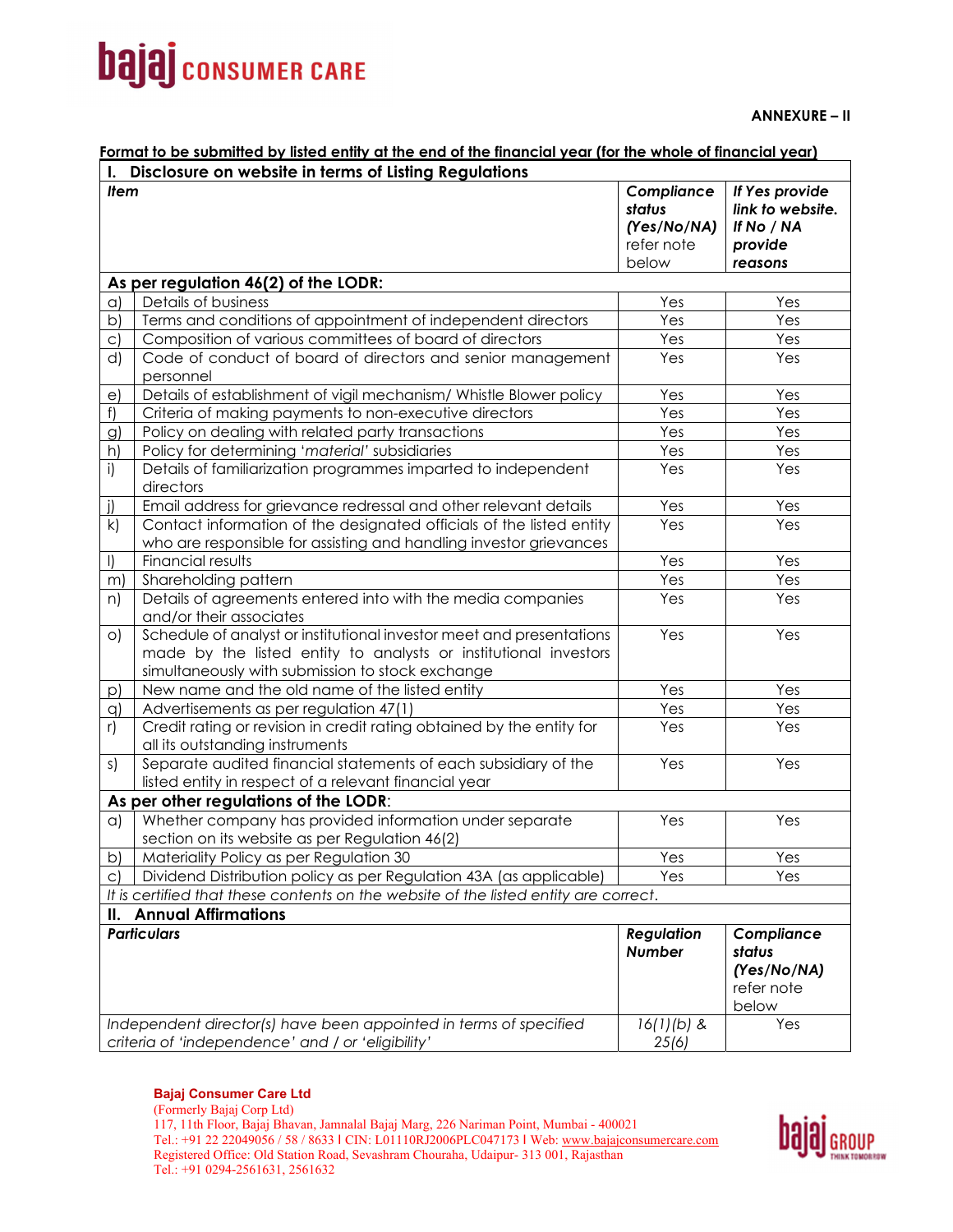# **bajaj** consumer CARE

| <b>Board composition</b>                                              | 17(1), 17(1A)           | Yes  |
|-----------------------------------------------------------------------|-------------------------|------|
|                                                                       | & 17(1B)                |      |
| Meeting of board of directors                                         | 17(2)                   | Yes  |
| Quorum of board meeting                                               | 17(2A)                  | Yes  |
| Review of Compliance Reports                                          | $\overline{17}(3)$      | Yes  |
| Plans for orderly succession for appointments                         | 17(4)                   | Yes  |
| Code of Conduct                                                       | 17(5)                   | Yes  |
| Fees/compensation                                                     | 17(6)                   | Yes  |
| Minimum Information                                                   | 17(7)                   | Yes  |
| Compliance Certificate                                                | 17(8)                   | Yes  |
| Risk Assessment & Management                                          | 17(9)                   | Yes  |
| Performance Evaluation of Independent Directors                       | 17(10)                  | Yes  |
| Recommendation of board                                               | 17(11)                  | Yes  |
| Maximum number of directorship                                        | 17A                     | Yes  |
| Composition of Audit Committee                                        | 18(1)                   | Yes  |
| <b>Meeting of Audit Committee</b>                                     | 18(2)                   | Yes  |
| Composition of Nomination & Remuneration Committee                    | $19(1)$ & $(2)$         | Yes  |
| Quorum of Nomination and Remuneration Committee meeting               | 19(2A)                  | Yes  |
| Meeting of Nomination & Remuneration Committee                        | 19(3A)                  | Yes  |
| Composition of Stakeholder Relationship Committee                     | 20(1), 20(2)            | Yes  |
|                                                                       | and 20(2A)              |      |
| Meeting of Stakeholder Relationship Committee                         | 20(3A)                  | Yes  |
| Composition and role of Risk Management Committee                     | 21(1), (2),             | Yes  |
|                                                                       | $(3)$ , $(4)$           |      |
| Meeting of Risk Management Committee                                  | 21(3A)                  | Yes  |
| Vigil Mechanism                                                       | 22                      | Yes  |
| Policy for related party Transaction                                  | 23(1), (1A),            | Yes  |
|                                                                       | $(5)$ , $(6)$ , $(7)$ & |      |
|                                                                       | (8)                     |      |
| Prior or Omnibus approval of Audit Committee for all related party    | 23(2), (3)              | Yes  |
| transactions                                                          |                         |      |
| Approval for material related party transactions                      | 23(4)                   | N.A. |
| Disclosure of related party transactions on consolidated basis        | 23(9)                   | Yes  |
| Composition of Board of Directors of unlisted material Subsidiary     | 24(1)                   | N.A. |
| Other Corporate Governance requirements                               | $24(2)$ , $(3)$ ,       | Yes  |
| with respect to subsidiary of listed entity                           | (4), (5) & (6)          |      |
| Annual Secretarial Compliance Report                                  | 24(A)                   | Yes  |
| Alternate Director to Independent Director                            | 25(1)                   | N.A. |
| Maximum Tenure                                                        | 25(2)                   | Yes  |
| Meeting of independent directors                                      | $25(3)$ & $(4)$         | Yes  |
| Familiarization of independent directors                              | 25(7)                   | Yes  |
| Declaration from Independent Director                                 | $25(8)$ & $(9)$         | Yes  |
| Directors and Officers insurance                                      | 25(10)                  | Yes  |
| Memberships in Committees                                             | 26(1)                   | Yes  |
| Affirmation with compliance to code of conduct from members of        | 26(3)                   | Yes  |
| Board of Directors and Senior management personnel                    |                         |      |
| Disclosure of Shareholding by Non-Executive Directors                 | 26(4)                   | Yes  |
| Policy with respect to Obligations of directors and senior management | 26(2) & 26(5)           | Yes  |
| <b>Note</b>                                                           |                         |      |

*1. In the column "Compliance Status", compliance or non-compliance may be indicated by Yes/No/N.A. For example, if the Board has been composed in accordance with the requirements of* 

(Formerly Bajaj Corp Ltd) 117, 11th Floor, Bajaj Bhavan, Jamnalal Bajaj Marg, 226 Nariman Point, Mumbai - 400021 Tel.: +91 22 22049056 / 58 / 8633 I CIN: L01110RJ2006PLC047173 I Web: www.bajajconsumercare.com Registered Office: Old Station Road, Sevashram Chouraha, Udaipur- 313 001, Rajasthan Tel.: +91 0294-2561631, 2561632

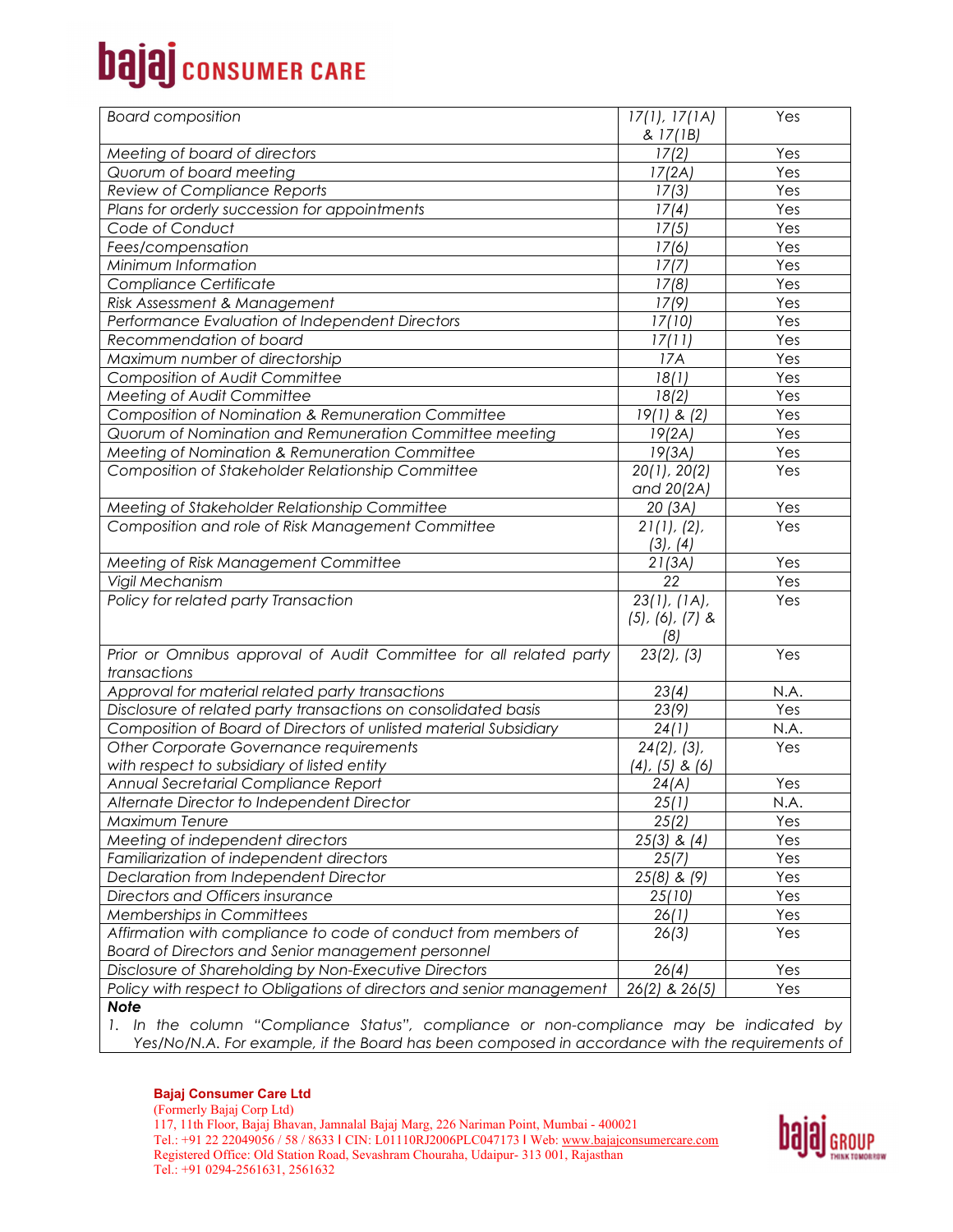# **bajaj** consumer CARE

*Listing Regulations, "Yes" may be indicated. Similarly, in case the Listed Entity has no related party transactions, the words "N.A." may be indicated.* 

- *2. If status is "No" details of non-compliance may be given here.*
- *3. If the Listed Entity would like to provide any other information the same may be indicated here.*

#### **III. Affirmations:**

The Listed Entity has approved the Material Subsidiary Policy and the Corporate Governance requirements with respect to the subsidiary of Listed Entity have been complied.

### **For Bajaj Consumer Care Limited**

Sd/-

Chandresh Chhaya

**Company Secretary Membership No. FCS 4813**